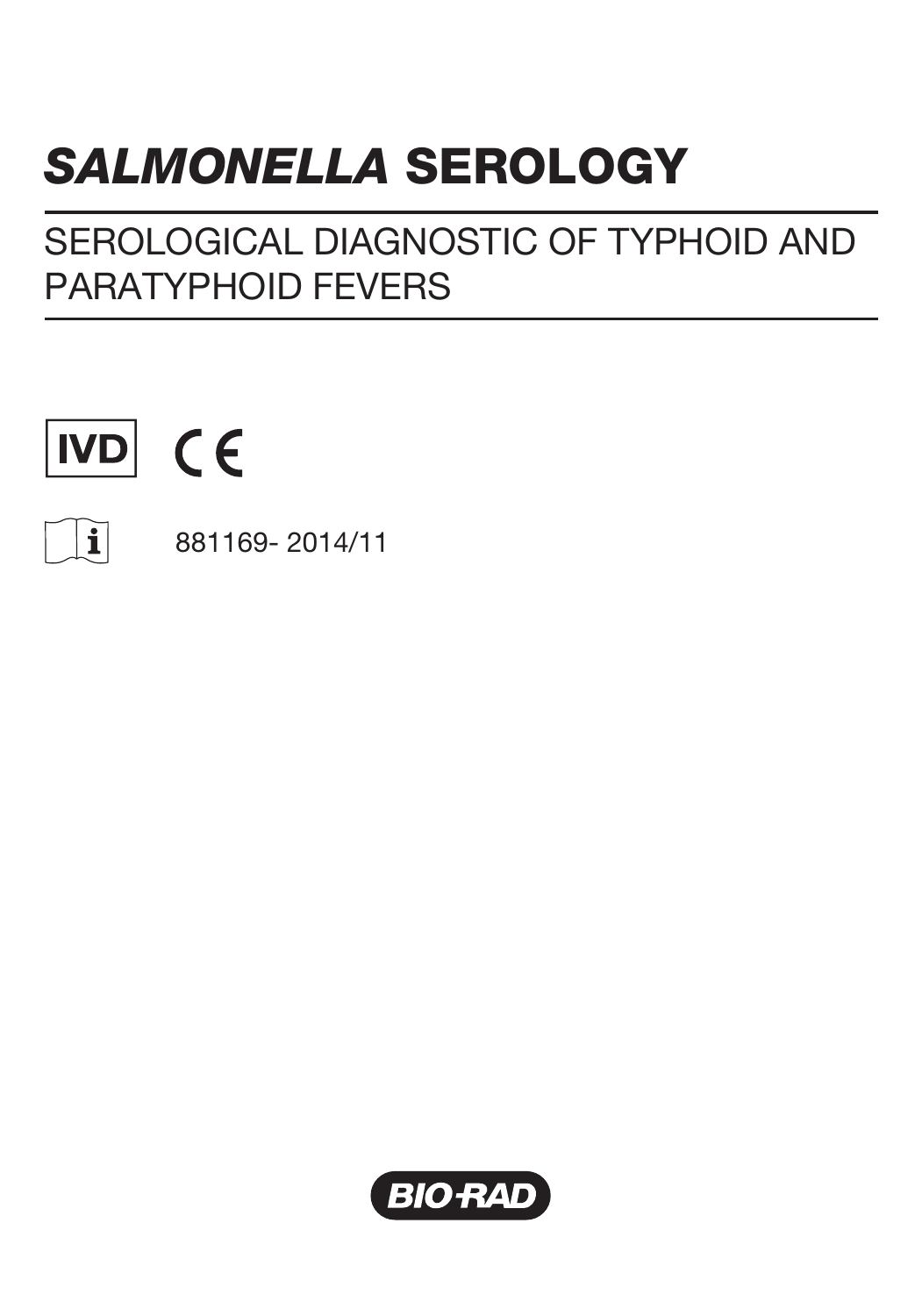# **Table of Content**

| 9- PERFORMANCES / QUALITY CONTROL OF THE TEST8 |  |
|------------------------------------------------|--|
|                                                |  |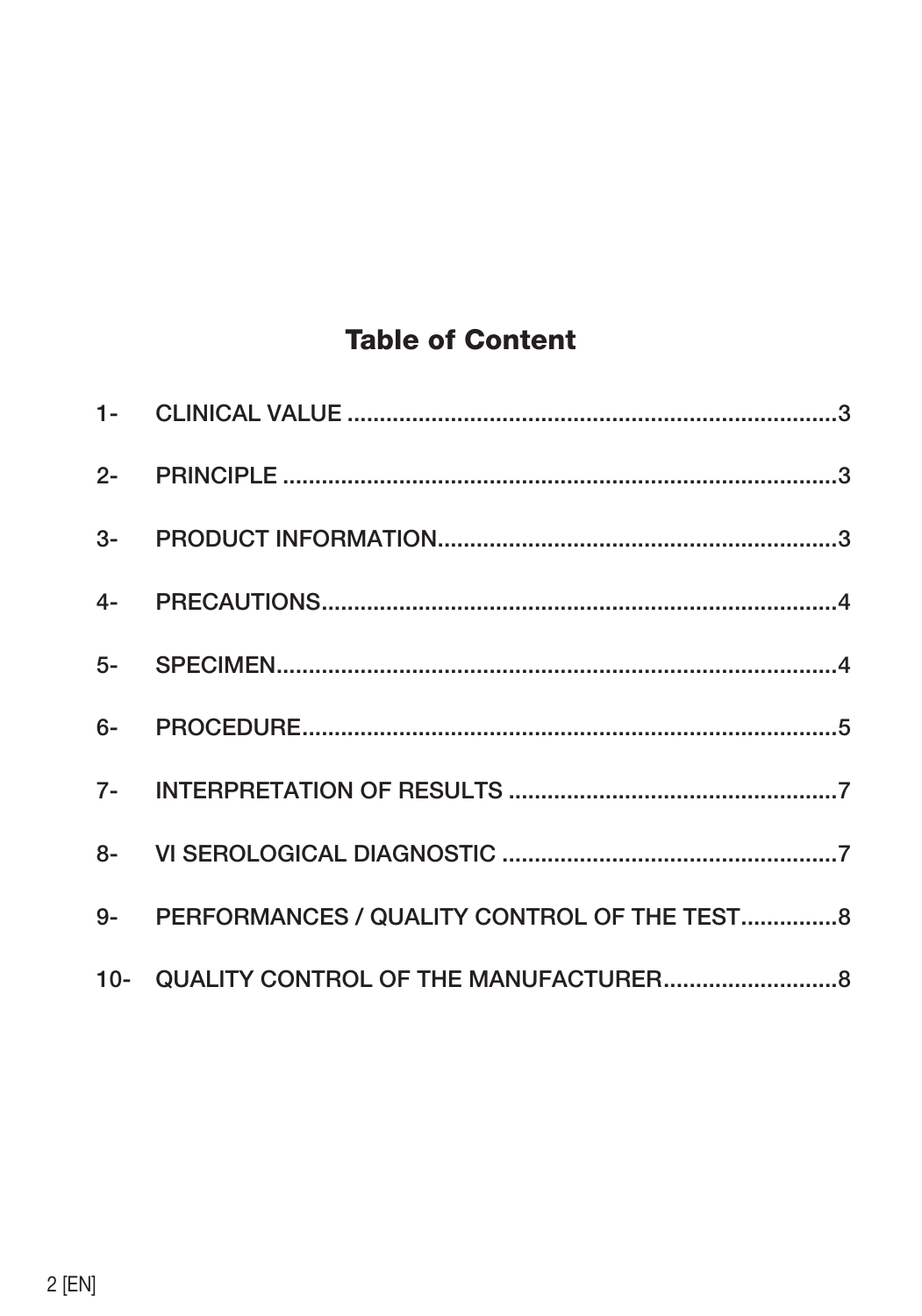# 1- CLINICAL VALUE

*Salmonella* are Enterobacteriaceae that infest the gastrointestinal tract of man and animals, causing major (typhoid or paratyphoid fever) or minor salmonellosis (gastroenteritis). Although the presence of anti-*Salmonella*  antibodies may raise the suspicion of recent infection, the definitive diagnosis can only be established by isolation of the pathogen.

#### 2- PRINCIPLE

The Widal and Felix serological diagnosis of typhoid and paratyphoid fevers is a technique for detection and assay of specific anti-O and anti-H agglutinins by dilution of the patient's serum. H agglutination is rapid (2 hours) and flocculent at 37°C, while O agglutination occurs more slowly (18 hours) and is granular at room temperature (18-30°C). A positive result is interpreted by comparing anti-O and anti-H agglutinin titres on one or several samples.

*Remark :* Although *S. paratyphi C infections* are very rare in Europ, CO and CH suspensions are prepared since these can be used to identify infections due to those *Salmonella* strains which carry the same O and H antigens as this serotype. *S. paratyphi* A infections are rare in France, but are frequently found in the Far East and in Africa.

## 3- PRODUCT INFORMATION

| Label                                  | Code  |  |  |  |
|----------------------------------------|-------|--|--|--|
| Salmonella typhi Antigen O (TO)        | 63402 |  |  |  |
| Salmonella typhi Antigen H (TH)        | 63312 |  |  |  |
| Salmonella typhi Antigen Vi            | 63572 |  |  |  |
| Salmonella paratyphi A Antigen O (AO)  | 63412 |  |  |  |
| Salmonella paratyphi A Antigen H (AH)  | 63322 |  |  |  |
| Salmonella paratyphi B Antigen O (BO)  | 63422 |  |  |  |
| Salmonella paratyphi B Antigen H (BH)  | 63332 |  |  |  |
| Salmonella paratyphi C Antigen O (CO)  | 63432 |  |  |  |
| Salmonella paratyphi C Antigen H (CH)  | 63342 |  |  |  |
| Salmonella typhimurium Antigen H (TMH) | 63542 |  |  |  |
| Salmonella enteritidis Antigen H (ENH) | 63272 |  |  |  |

• Presentation : 1 vial of 50 ml.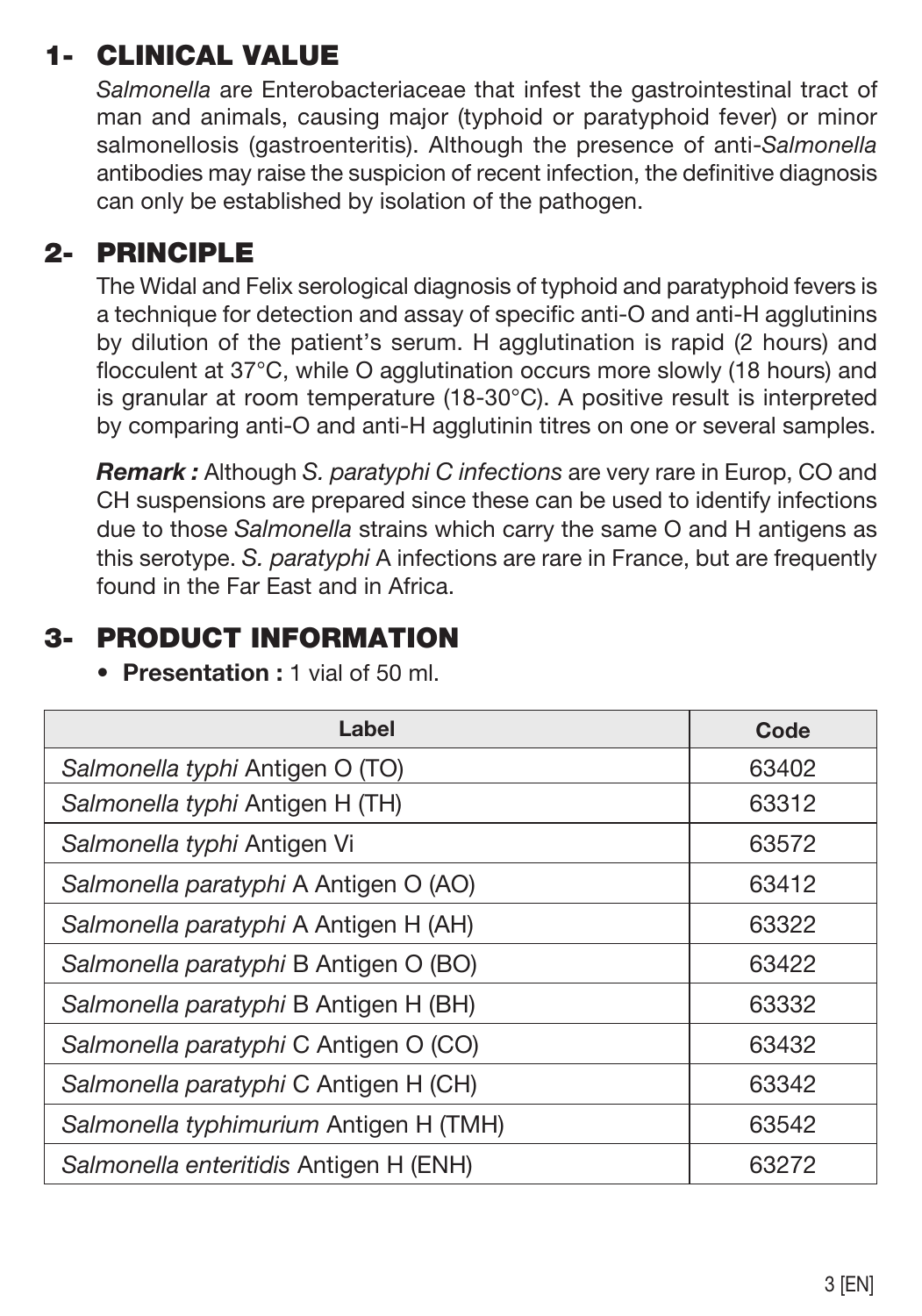- Storage:  $at + 2-8$  °C.
- Shelf-life : until the expiry date printed on the package (even once opened).

#### 4- PRECAUTIONS

The reliability of the results depends on correct implementation of the following Good Laboratory Practices:

- Before use, allow reagents to reach room temperature (+18 30°C).
- Do not use expired reagents.
- Use glassware washed and rinsed with distilled water or preferably disposable material.
- Use a new pipette tip for each sample.

#### **Health and safety instructions**

- Wear disposable gloves when handling reagents.
- Do not pipette by mouth.
- Any material that comes directly in contact with samples, should be considered as if capable of transmitting infectious disease.
- Avoid samples from spilling.
- For hazard and precaution recommendations related to some chemical components in this test kit, please refer to the pictogram(s) mentioned on the labels and the information supplied at the end of instruction for use. The Safety Data Sheet is available on www.bio-rad.com.

# 5- SPECIMEN

- 1. Serum collected on dry tubes is the recommended sample type.
- 2. Observe the following recommendations for handling, processing, and storing serum samples:
	- Collect all serum samples observing routine precautions.
	- Allow samples to clot completely before centrifugation.
	- Keep tubes stoppered at all times.
	- After centrifugation separate the serum and store it in a tightly stoppered storage tube.
	- The specimens can be stored at  $+2-8$ °C if screening is performed within 24 hours.
	- If the assay will not be completed within 24 hours, or for shipment of samples, freeze at  $-20^{\circ}$ C, or colder.
	- Preferably, thaw samples once only. Previously frozen specimens should be thoroughly mixed after thawing prior to testing.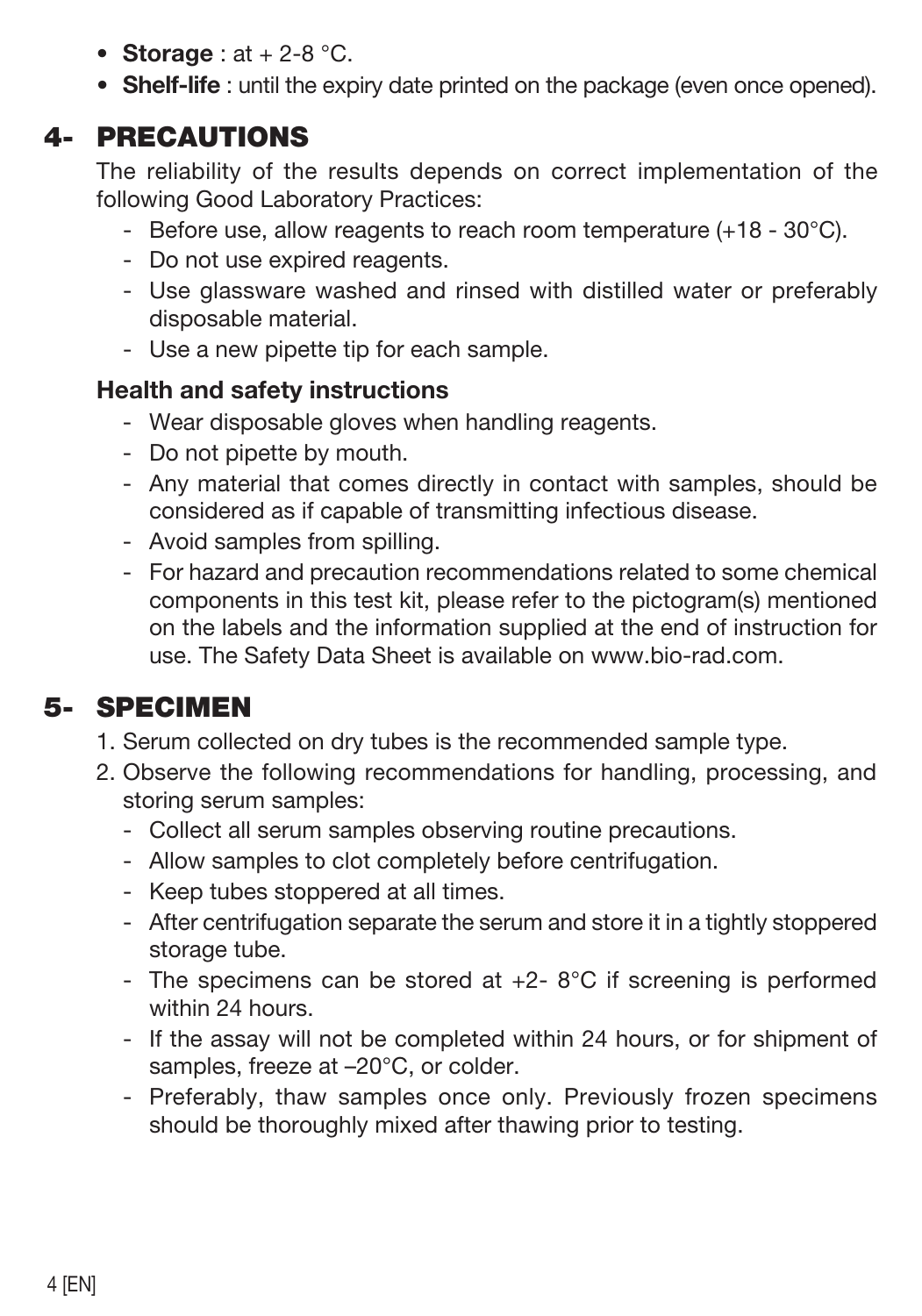- 3. Interferences due to high levels of albumin or bilirubin are unknown. Do not use lipemic or hemolyzed samples.
- 4. Do not heat the samples.

# 6- PROCEDURE

#### **A) MATERIALS REQUIRED NOT PROVIDED**

- Physiological water.
- Hemolysis tubes.
- Incubator or water-bath
- Disposable gloves
- Automatic or semi-automatic, adjustable or preset, pipettes or multipipettes to measure and dispense 10 to 1000 ul and 1, 2 and 10 mL.

## **B) CLASSICAL TECHNIQUE WITH INCUBATION AT 37°C**

- 1. Make 1/10, 1/20, 1/40, 1/80 and 1/160 dilutions of serum in physiological water.
- 2. For each suspension, add to a series of tubes:
	- 0.1 ml of each serum dilution
	- 0.9 ml suspension
- In this way, the final dilutions of serum obtained range from 1/100 to 1/1.600 for each suspension.
- 3. Incubate in a 37°C water-bath or incubator, for 2 hours.
- 4. At the end of the incubation period, examine the tubes containing H suspension : H agglutination, which is flaky and easily dissociable (do not shake the tubes violently), may be observed if the serum contains H agglutinins corresponding to one of the suspensions.
- 5. The tubes containing O suspensions are left at room temperature (18-30°C) until the next day.
- 6. After this time, O agglutination may be observed. It is fine, granular and difficult to dissociate. A concave mirror may facilitate the examination of the tubes.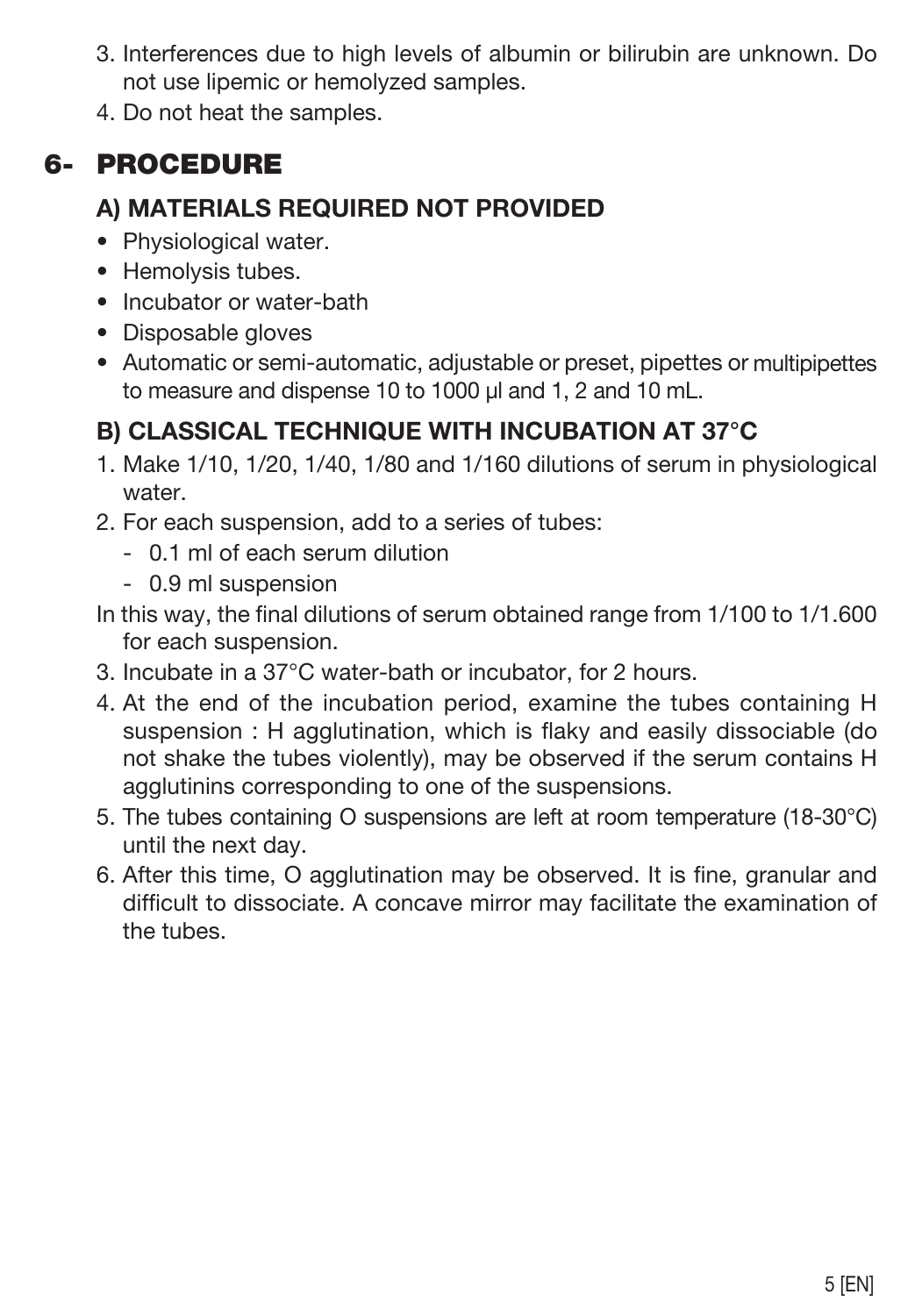## **C) RAPID CENTRIFUGATION TECHNIQUE**

- 1. Make two dilutions of the sera:
	- Serum 0.2 0.1 - Physiological saline 1,8 1,9 - Dilution 1/10 1/20

2. Place 4 rows of 4 unflanged haemolysis tubes in a test tube rack.

| Tube N°                                         | 1              | $\overline{2}$ | 3   | 4   | 5   | 6                                                                                                             | 7   | 8   | 9              | 10             | 11        | 12        | 13             | 14  | 15        | 16  |
|-------------------------------------------------|----------------|----------------|-----|-----|-----|---------------------------------------------------------------------------------------------------------------|-----|-----|----------------|----------------|-----------|-----------|----------------|-----|-----------|-----|
| Serum<br>1/20                                   |                | 0.1            |     | 0.1 |     | 0.1                                                                                                           |     | 0.1 |                | 0.1            |           | 0.1       |                | 0.1 |           | 0.1 |
| Serum<br>1/10                                   | 0.1            |                | 0.1 |     | 0.1 |                                                                                                               | 0.1 |     | 0.1            |                | 0.1       |           | 0.1            |     | 0.1       |     |
| Add to each<br>tube 0.9 ml<br>0f<br>suspensions | T <sub>0</sub> | T <sub>0</sub> | TH  | TH  | 0A  | 0A                                                                                                            | AH  | AH  | B <sub>0</sub> | B <sub>0</sub> | <b>BH</b> | <b>BH</b> | C <sub>0</sub> | CO  | <b>CH</b> | CH  |
| Final<br>dilution                               |                |                |     |     |     | 1/100 1/200 11/100 11/200 11/100 11/200 11/100 11/200 11/100 11/200 11/100 11/200 11/100 11/200 11/100 11/200 |     |     |                |                |           |           |                |     |           |     |

- 3. Centrifuge at about 3000 r.p.m. for 5 minutes (until the bacteria have sedimented).
- 4. Resuspend the precipitate by tapping the bottom of the tube. If the suspension becomes homogeneous, the result is negative. A positive result is indicated by the presence of agglutination visible with the naked eye.

If, for example, agglutination is observed with TO and TH suspensions at a dilution of 1/200, while the rest remains negative, the test must be repeated with 1/40, 1/80 and 1/160 dilutions of serum so as to measure the titre of agglutinins in the serum. This is only carried out for those suspensions where agglutination has occurred (in this case, TO and TH). Final titres will be 1/400, 1/800 and 1/1600.

*Remark :* the morphology of the agglutinates is less differentiated than with the classic method.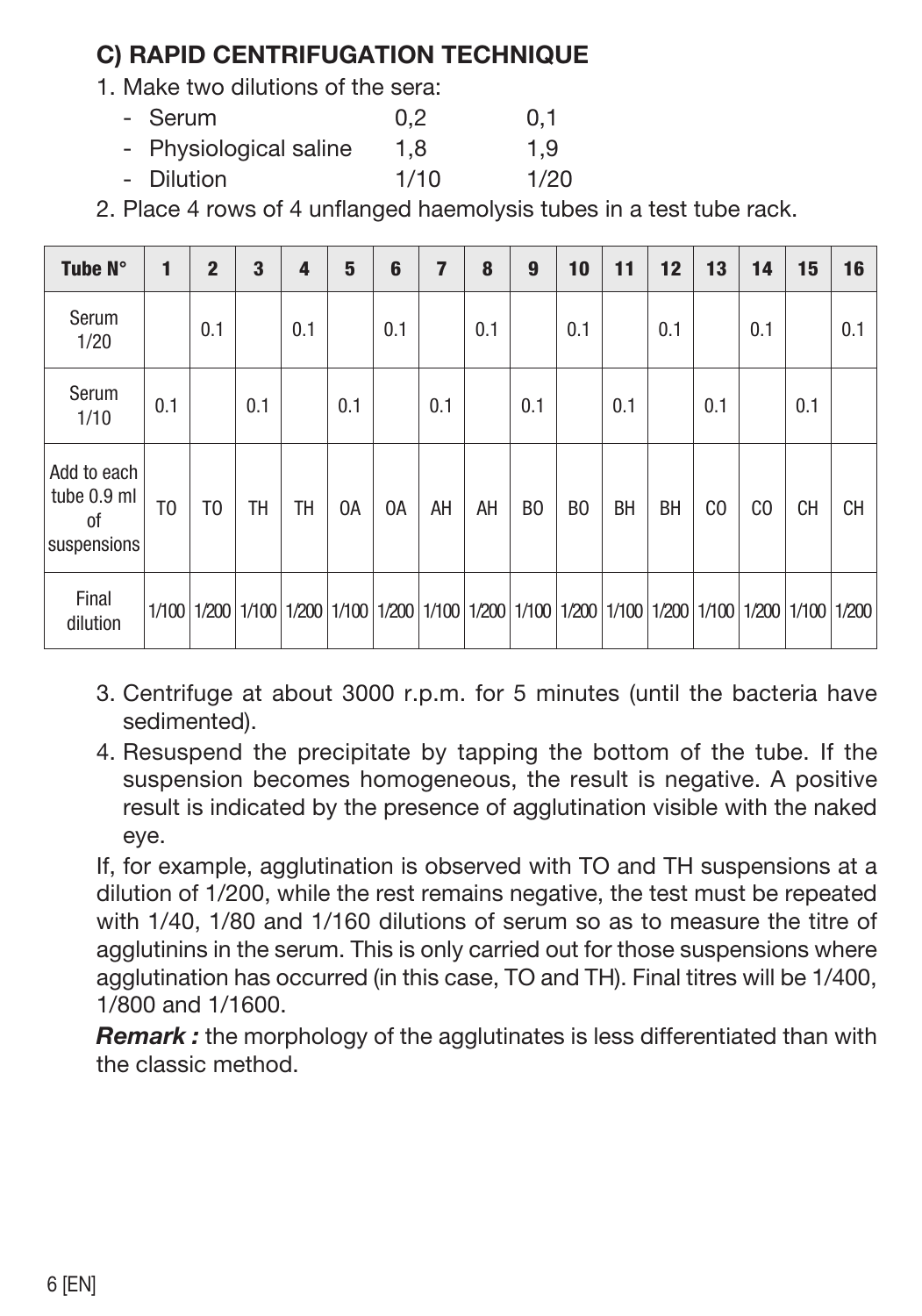# 7- INTERPRETATION OF RESULTS

- Anti-O agglutinins appear on the 8th day in typhoid or paratyphoid fevers, reach a mean titre of 1/400 and then rapidly disappear after clinical cure. Anti-H agglutinins appear between the 10th and 12th days, reach a mean titre of 1/800 to 1/1600, decline over the weeks following clinical cure and persist for months or even years at a mean titre of 1/100 to 1/200.
- Injection of a TAB vaccine induces production of low titres of anti-O and anti-H agglutinins. Anti-H agglutinins sometimes persist for T, B and sometimes A at titres of less than 1/200.
- If a patient with typhoid fever has previously been treated with potent antibiotic, O agglutinins, which are normally indicative of the disease, may not appear. Diagnosis can only be based on a significant increase in H agglutinin titre in two samples taken several days apart.

**Exemple :** if only TO agglutinins are found, it is probably at an early stage of *S. typhi* typhoid fever; a second agglutination test carried out a few days later will show up the TH agglutinins.

If, in this case, an anti-H agglutinin, other than anti-TH, is detected, the infection may also be caused by a *Salmonella* strain carrying an O antigen similar to that of *S. typhi*; the most common strain of this type is *S. enteritidis*. Agglutination with a *S. enteritidis* H suspension should be included to test this possibility.

If only BO suspension is agglutinated, proceed as above using an H suspension of *S. typhimurium*.

# 8- VI SEROLOGICAL DIAGNOSTIC

#### **A) SUSPENSION**

The antigenic suspension is prepared from *S. typhi* not agglutinated by O antiserum, treated with alcohol (destruction of the H antigen) and with 5 g/l  $CaCl<sub>2</sub>$  added to stabilise the vi antigen.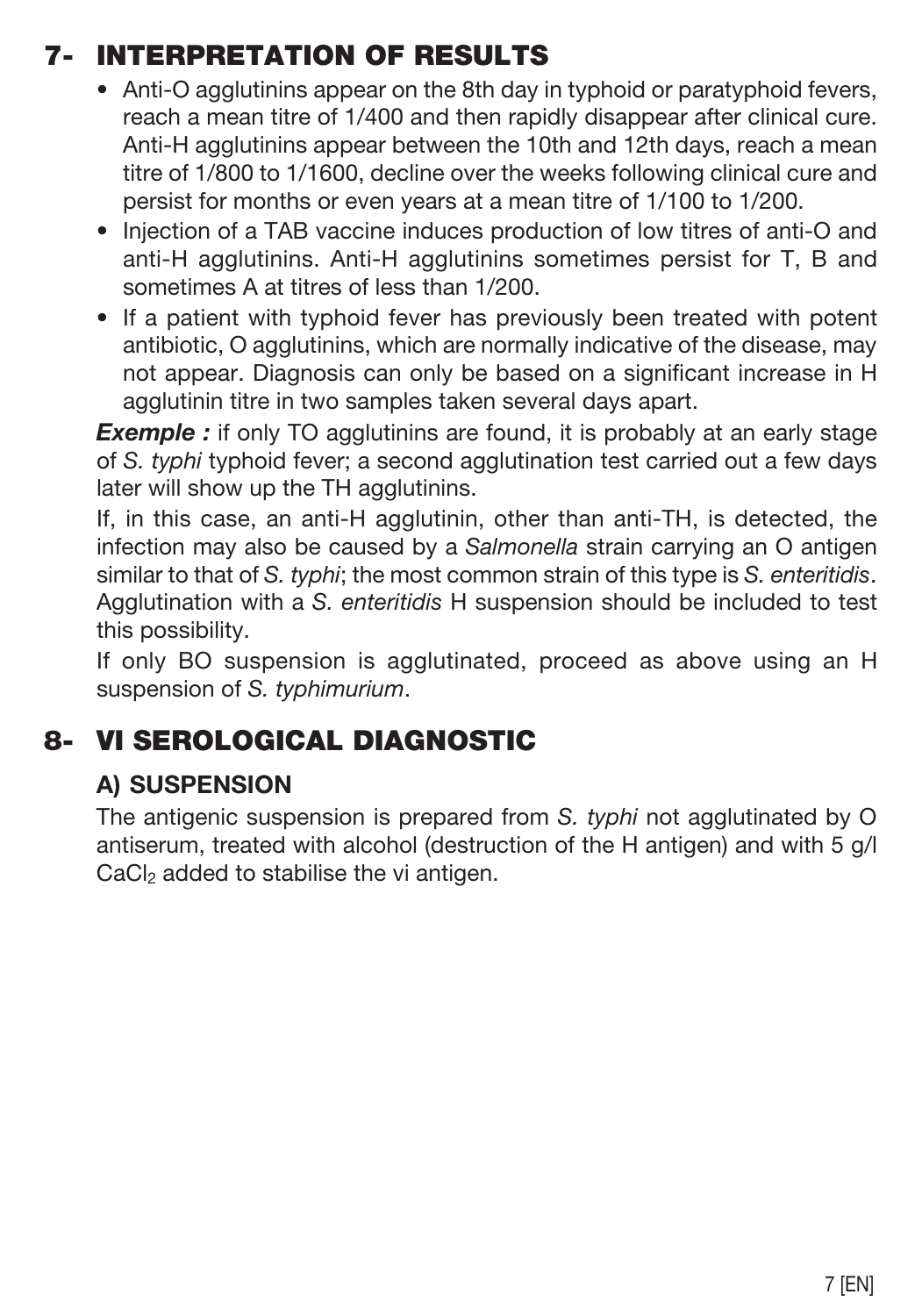#### **B) METHOD**

As for the detection of O agglutinins, but using final dilutions of 1/10, 1/20 and 1/40…

#### **C) RESULTS**

Vi antibodies appear at a later stage of the illness than O and H antibodies. It is useful to detect the healthy Eberth bacillus carriers in epidemiological studies. However, isolation of *S. typhi* is the only way in which carriers may be definitely identified.

# 9- PERFORMANCES / QUALITY CONTROL OF THE TEST

Performances of *Salmonella* Serology kits are controlled with Antiserum *Salmonella* polyvalent T, A, B, C, Vi (code 61261), Antiserum *Salmonella* monovalent H: i (code 60161) and Antiserum *Salmonella* monovalent H:g,m (code 61121) as follow :

Dilute agglutinating serum in physiological water 1/100 for anti-H agglutinines detection, 1/50 for anti-O agglutinines detection and 1/10 for anti-Vi agglutinines detection. For incubation and reading, follow instructions for classical technique. Observe corresponding agglutinations.

# 10-QUALITY CONTROL OF THE MANUFACTURER

All manufactured reagents are prepared according to our Quality System, starting from reception of raw material to the final commercialization of the product. Each lot is submitted to quality control assessments and is only released to the market, after conforming to pre-defined acceptance criteria. The records relating to production and control of each single lot are kept within Bio-Rad.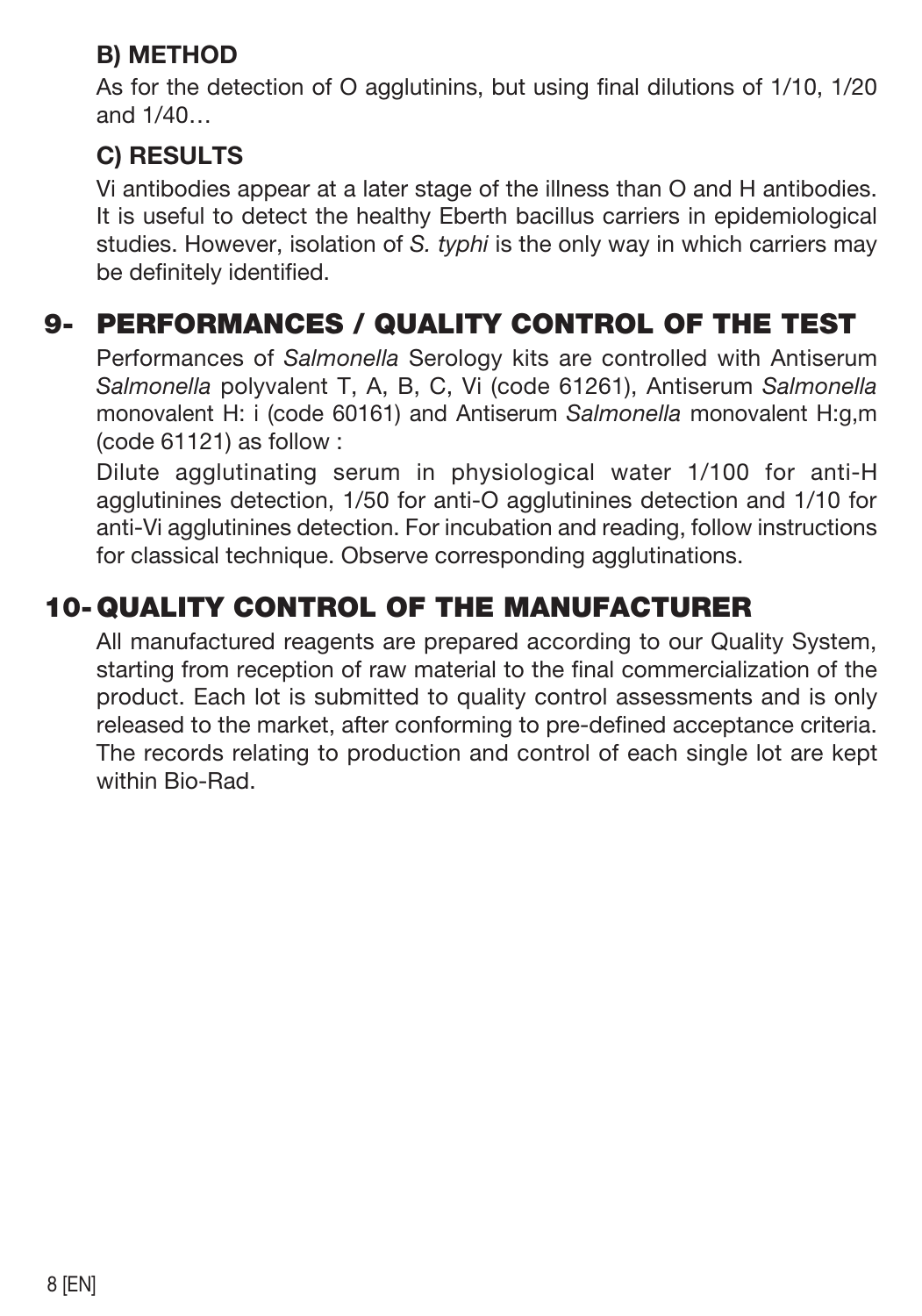- (BG) Този продукт съдържа човешки или животински компоненти. Бъдете внимателни при работа с него.
- (CZ) Tento výrobek obsahuje lidské nebo zvířecí komponenty. Zacházejte s ním opatrně.
- (DE) Dieses Produkt enthält Bestandteile menschlichen oder tierischen Ursprungs. Vorsichtig handhaben.
- (DK) Dette produkt indeholder humane og animalske komponenter. Skal behandles med forsigtighed.
- (EE) Käesolev toode sisaldab inim-või loomseid komponente. Käsitseda ettevaatlikult.
- (EN) This product contains human or animal components. Handle with care.
- (ES) Este producto contiene componentes humanos o animales. Manejar con cuidado.
- (FI) Tässä tuotteessa on ihmisestä tai eläimistä peräisin olevia osia. Käsittele varovasti.
- (FR) Ce produit contient des composants d'origine humaine ou animale. Manipuler avec précaution.
- (GR) Αυτό το προϊόν περιέχει ανθρώπινα ή ζωικά στοιχεία. Χειριστείτε το με προσοχή.
- (HR) Ovaj proizvod sadrži ljudske ili životinjske sastojke. Pažljivo rukovati.
- (HU) A készítmény emberi vagy állati eredetű összetevőket tartalmaz. Óvatosan kezelendő.
- (IT) Questo prodotto contiene componenti umane o animali. Maneggiare con cura.
- (LT) Šiame produkte yra žmogiškosios arba gyvūninės kilmės sudėtinių dalių. Elgtis atsargiai.
- (NL) Dit product bevat menselijke of dierlijke bestanddelen. Breekbaar.
- (NO) Dette produktet inneholder humane eller animalske komponenter. Håndteres med forsiktighet.
- (PL) Niniejszy produkt zawiera składniki pochodzenia ludzkiego lub zwierzęcego. Należy obchodzić się z nim ostrożnie.
- (PT) Este medicamento contém componentes de origem humana ou animal. Manuseie com cuidado.
- (RO) Acest produs conţine materiale de origine umană sau animală. Manevraţi-l cu grijă.
- (SE) Denna produkt innehåller beståndsdelar från människa eller djur. Hantera produkten varsamt.
- (SI) Izdelek vsebuje človeške ali živalske sestavine. Rokujte previdno.
- (SK) Tento výrobok obsahuje ľudské alebo zvieracie zložky. Narábajte s ním opatrne.